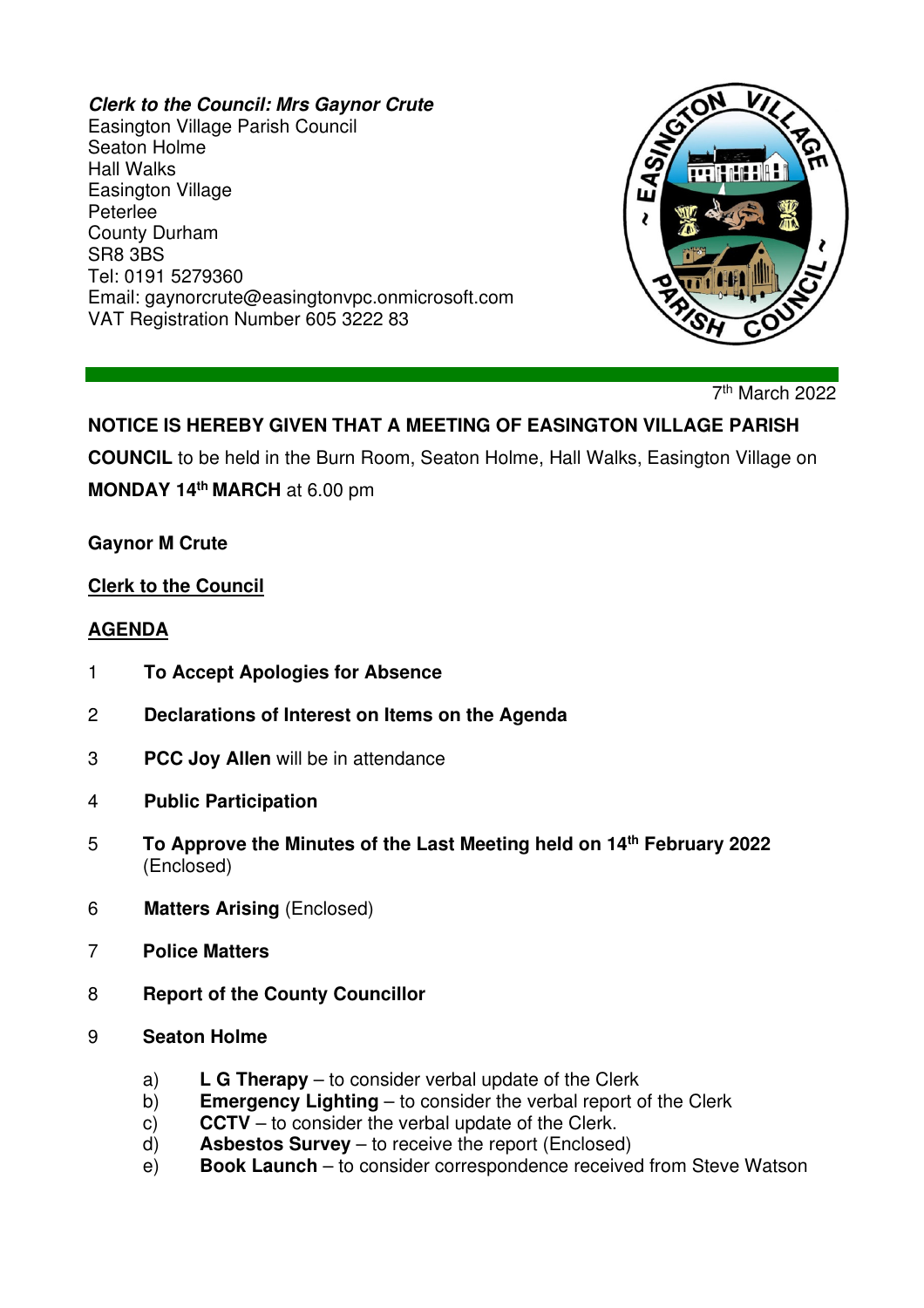#### 10 **Cemetery and Grounds**

- a) **Report of the Cemetery Superintendent** (Enclosed) to note the contents
- b) **Letter of Complaint** to consider correspondence received from a resident

## 11 **Financial**

- a **Bank Balances as at 28/02/2022** to receive information.
- b **Income and Expenditure Report 28/02/2022** (Enclosed)
- c **Bank Transfers** to receive details of February's Transfers.
- d **Invoice for Endorsement of Payment February (**Enclosed) to approve for payment and receive information regarding payments made under delegated authority
- e **Income Received** February 2022 to receive information
- f **Review of Internal Audit** to consider the report of the Clerk (Enclosed)
- g **Corporate Risk Assessment 2022/23** to approved the corporate risk assessment (Enclosed)

## 12 **Planning**

## a **Planning Applications** –

 DM/22/00453/TCA – Proposed Fell of Various Trees at Kirkbrae, Clappersgate, Easington Village for Mrs Laws

 Submission of details pursuant to conditions 13, 15 and 16 in relation to previous planning application DM/20/00092/FPA (new housing) relating to archaeological post investigation assessment and scheme for maintenance of areas of public open space and validation remediation report at Site of Former Easington Village Workingmens Club, Seaside Lane, Easington Village

## b **Planning Approvals –**

 DM/22/00075/TPO – Proposed Crown reduction by approx. 3 metres of two sycamore trees (T2 and T4) and one Norway Maple (T3) at 4 Dairy Houses, Little Thorpe for Les Ward

 DM/19/03765/OUT – Proposed 32 Self Build Housing Plots at Land at Former Thorpe Maternity Hospital, Andrews Lane, Easington for Mr B Wilkinson (Enclosed)

 DM/22/00023/FPA – Proposed Singe and Two Storey Extensions to the Rear at 10 Southside, Easington Village for Dr J Isaacson

- c **Planning Refusals** none
- d **Planning Applications (Withdrawn)** none
- e **Planning Appeals** none

\*If Members require any further details on the planning applications detailed could they please notify the Clerk prior to the Meeting\*

### 13 **Correspondence –**

- a) **Consultation on an Economic Strategy for the County** to receive members comments as per the last meeting
- b) **Sea View House** to receive correspondence from Durham County Council (Enclosed)
- c) **Levelling Up White Paper** to consider correspondence received from County Durham Association of Parish and Town Councils (Enclosed)